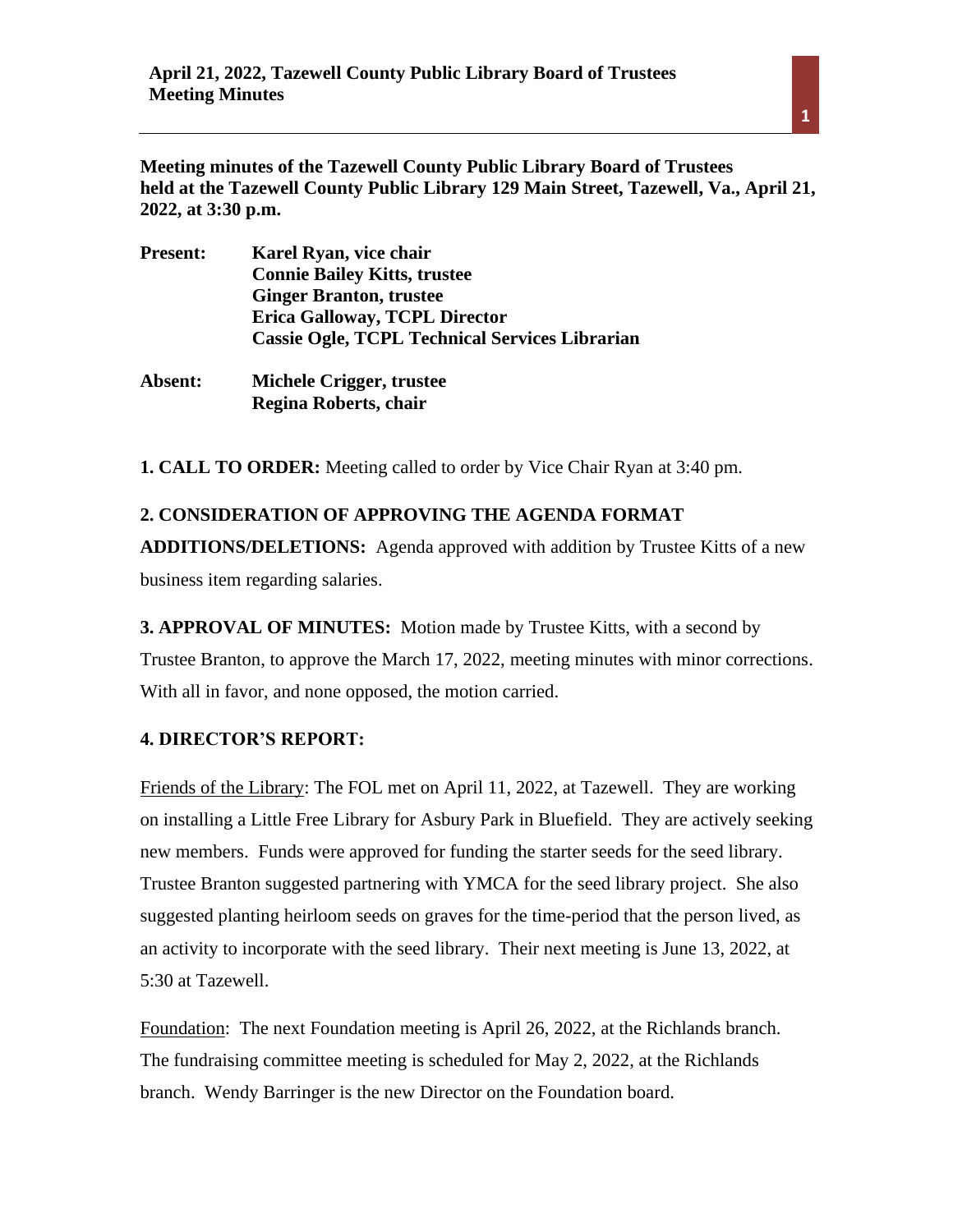Disney trivia night at Coal Town Taps was a success and brought in approximately \$260. Coal Town Taps will name a sandwich on the menu after the library and a percentage of the profits from the sales will be donated. All funds from the Leslie Trust were moved to the trust at First Community Bank. A PayPal account has been created for donations and QR codes will be used for advertising.

Amanda Killen has applied for several grants and will defer applying to the Thompson Foundation until later in the year. The Shott Foundation has stated that they plan to match what the Thompson Foundation donates. The AARP grant was applied for to install the wheelchair lift. Shana Plaster, the Tazewell County Board of Supervisor for the Northwestern district, donated \$10,000. The Town of Richlands has approximately \$170,000 to use toward the renovation. Director Galloway has spoken with the Richlands Lions Club and hopes to reach out to them again.

#### General Update:

- HPI removed the front porch at the Pocahontas branch. When the weather is better, possibly next week, they plan to pour concrete for the new porch. There was a dynamic discussion about the status of the Pocahontas branch location. Director Galloway will explore further and report back.
- Collaborating with Feeding SWVA for summer reading program and for two kids' farmers market events.
- The downstairs heat pump at the Richlands branch needs to be replaced.
- New brochures are being printed with updated information and new logo.
- A Little Free Library was installed at the Bluefield branch as part of an Eagle Scout project.
- A fence has been installed around the Bluefield branch children's garden.
- Director Galloway attended the Easter Egg Hunt in Tazewell. There were approximately 1,000 people at the event.
- Working on developing a Library of Things and circulating the STEM kits. The Trustees discussed also adding homeschool curriculum.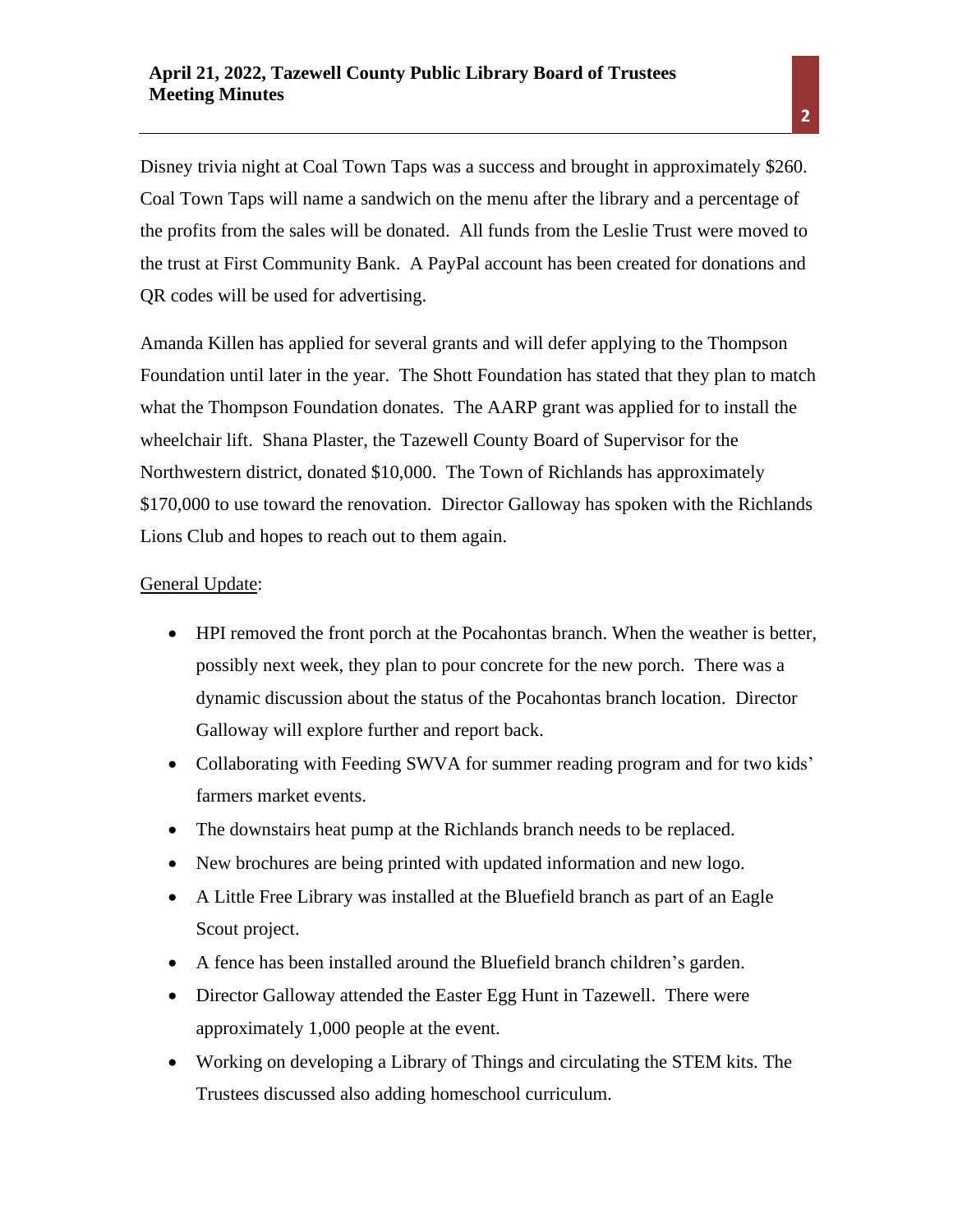- Lisa Tyson is attending a conference in Phoenix, AZ as part of the Berea College Rural Fellowship. Lisa will attend the Board of Trustees meeting in May with a presentation on Babies Need Books campaign.
- Story walks are being installed at parks throughout the county sometime in May.
- Rhonda Wimmer was hired as a part-time circulation specialist at Tazewell.

## **5. FINANCIAL REPORT:**

- a. As of March 31, 2022, the library had spent \$775,754.56, 71.66% of the annual budget.
- b. As of March 31, 2022, the library had received \$9,511.95 in fines and fees.

### **6. UNFINISHED BUSINESS:**

a. Sick leave bank policy: Director Galloway emailed a draft of the sick leave bank policy to Tazewell County attorney, Chase Collins, but has not received response yet.

#### **7. NEW BUSINESS:**

a. Staff Compensation and Director's salary: Trustee Kitts brought up concerns regarding staff compensation and wage compression. The hourly employees are mainly affected, and new employees have a starting pay of what employees that have worked for years are also earning. Concerns were also expressed about employee retention. Trustee Kitts suggested that Director Galloway ask Tazewell County Treasurer, David Larimer, and the Commissioner of Revenue, David Anderson, for advice for creating a plan to present to the Tazewell County Budget Committee. Business item will be added as an unfinished business item for the next meeting and if necessary, a special called meeting can be called to approve any proposed salary adjustments.

A motion was made by Trustee Kitts, with a second by Trustee Branton, to authorize Director Galloway to report back with a proposal of necessary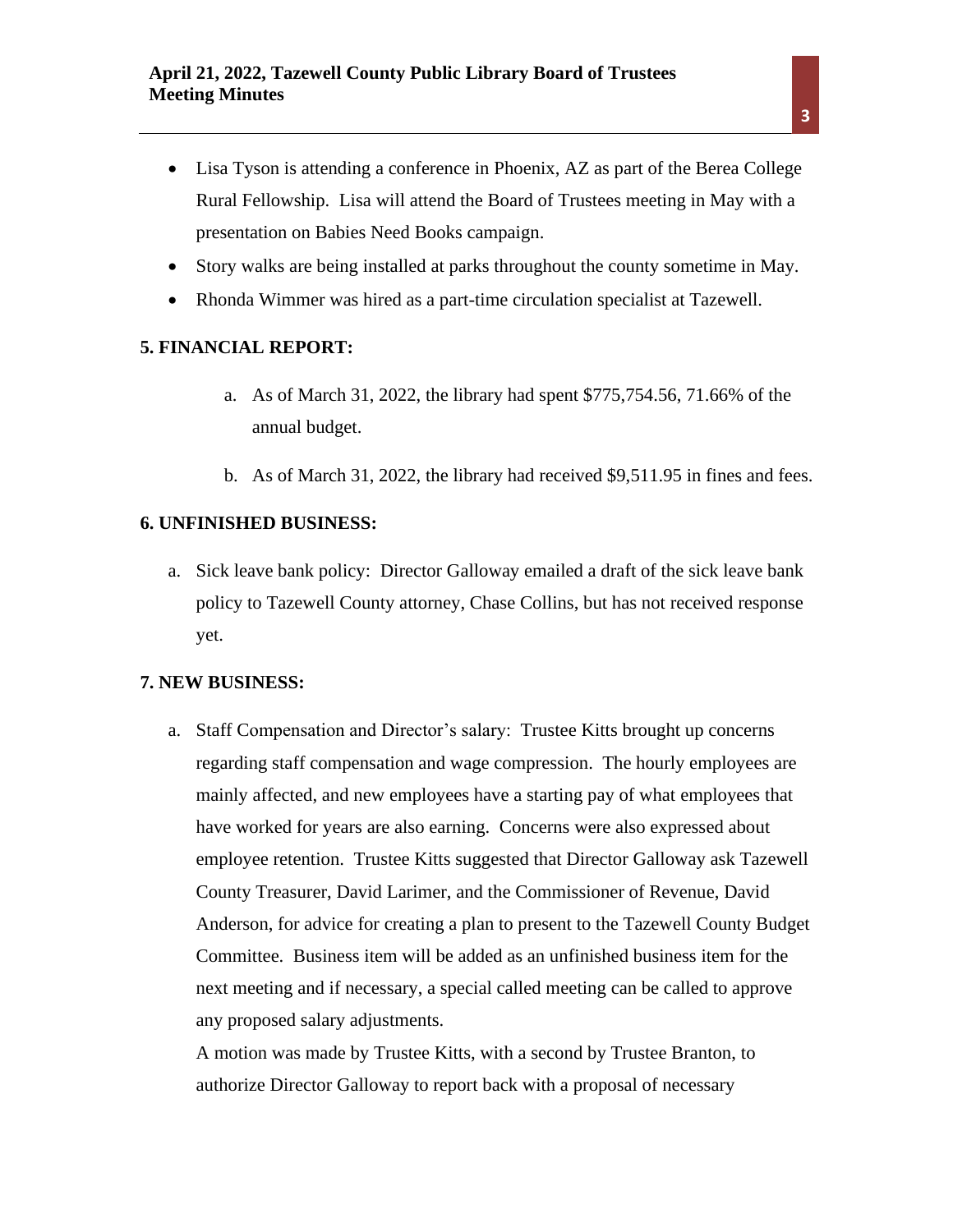compensation changes and present the changes to the Tazewell County budget committee. With all in favor, and none opposed, the motion carried.

**8. PUBLIC COMMENT:** No members of the public were present.

**9. ADJOURNMENT:** Motion to adjourn the meeting by Trustee Branton with a second by Trustee Kitts, the meeting was adjourned at 5:09 pm.

The next regular meeting is scheduled for Thursday, May 19, 2022, at 3:30 pm at the Richlands Branch.

**Respectfully submitted,** 

**Cassie Ogle, Technical Services Librarian**

**\_\_\_\_\_\_\_\_\_\_\_\_\_\_\_\_\_\_\_\_\_\_\_\_\_\_\_\_\_\_\_\_\_**